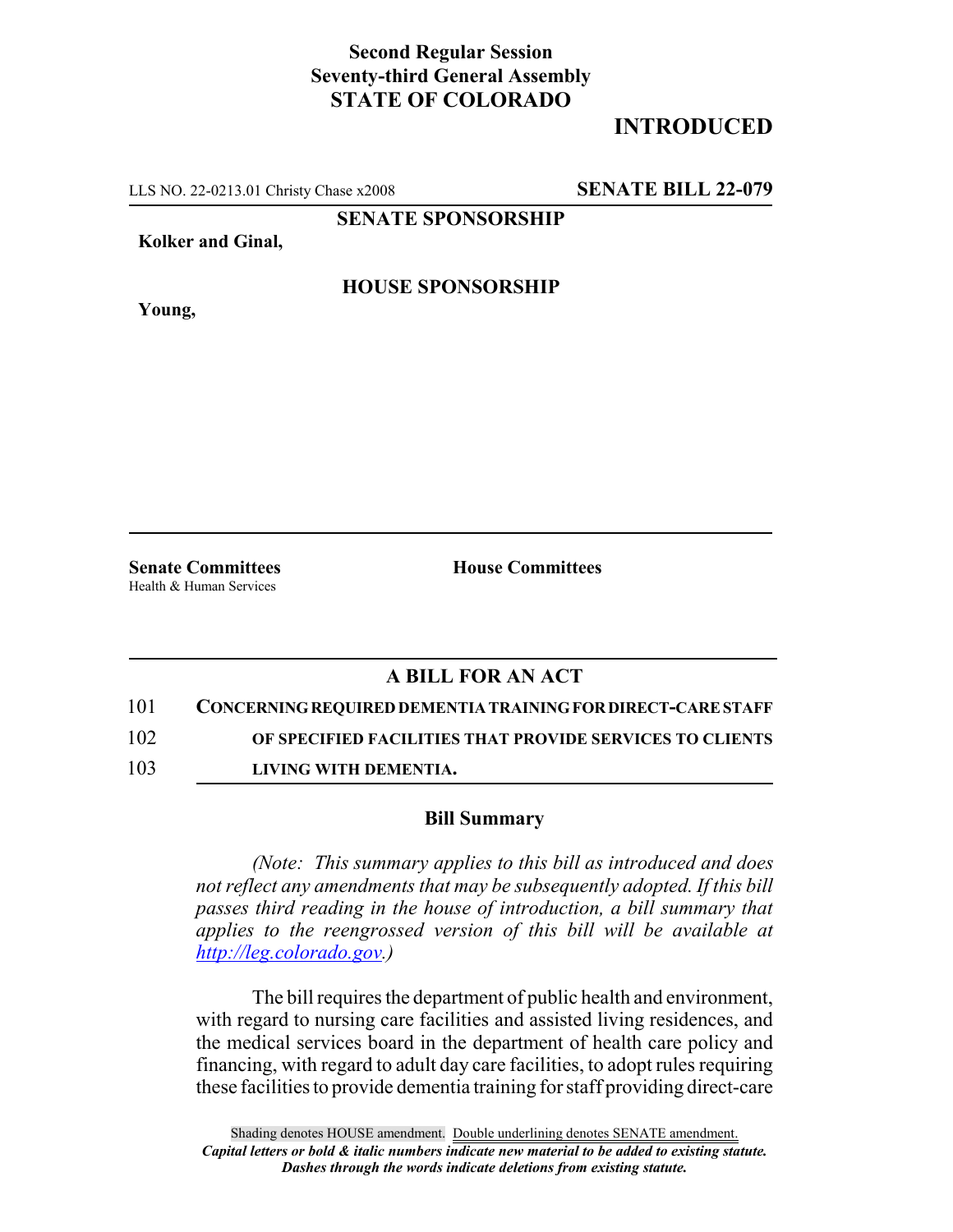services to clients and residents of the facilities.

 *Be it enacted by the General Assembly of the State of Colorado:* **SECTION 1. Legislative declaration.** (1) The general assembly finds that: (a) In 2022, an estimated seventy-six thousand Coloradans are living with Alzheimer's disease, and that number is predicted to rise by more than twenty-one percent by 2025; (b) As dementia progresses, individuals living with the disease increasingly rely on direct-care staff to help them with activities of daily living, such as bathing, dressing, and eating, among others, and are dependent on staff for their health, safety, and welfare; (c) Direct-care staff in particular settings are more likely to encounter people with dementia, as evidenced by the following data: (I) Forty-eight percent of nursing facility residents have dementia; (II) Forty-two percent of residents in residential care facilities, including assisted living residences, have dementia; and (III) Thirty-one percent of individuals using adult day care services have dementia; (d) During the COVID-19 pandemic, when families were restricted from visiting their loved ones with dementia who live in nursing or other residential facilities, the critical need for direct-care staff 21 to be adequately trained in dementia care was highlighted; (e) Training has the dual benefit of supporting direct-care staff and increasing the quality of care provided to residents or program participants to whom they provide care; (f) Staff turnover presents a major challenge to direct-care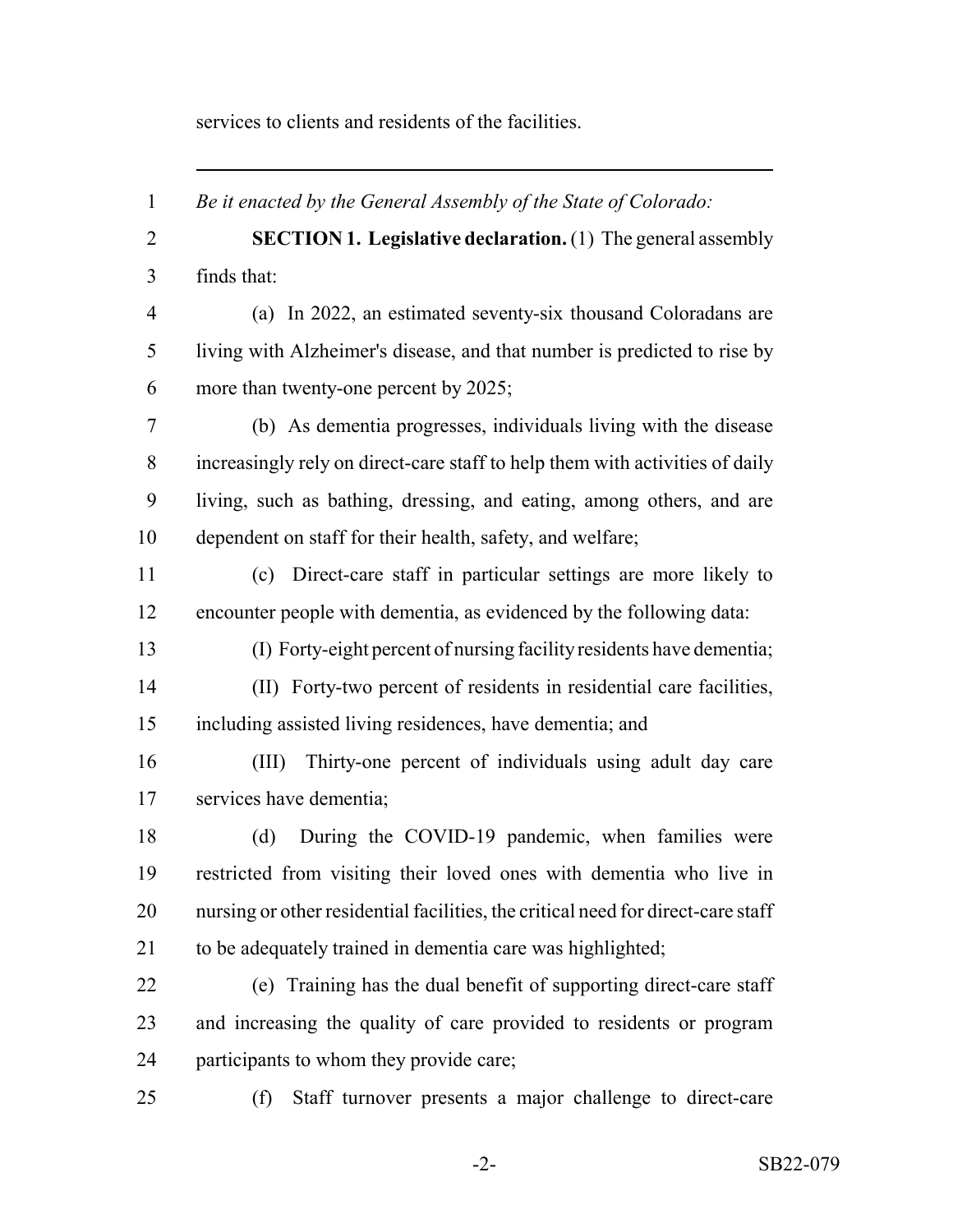employers across the country, especially given that recruitment and training is often costly and time consuming; (g) Dementia training can more adequately prepare direct-care

 staff for the responsibilities of these jobs, potentially reducing stress, staff burnout, and turnover; and

 (h) The single most important determinant of quality dementia care across all care settings is direct-care staff.

 **SECTION 2.** In Colorado Revised Statutes, **add** 25-1.5-118 as follows:

 **25-1.5-118. Training for staff providing direct-care services to residents with dementia - rules - definitions.** (1) BY JANUARY 1, 2024, THE STATE BOARD OF HEALTH SHALL ADOPT RULES REQUIRING COVERED FACILITIES TO PROVIDE DEMENTIA TRAINING FOR DIRECT-CARE STAFF MEMBERS. THE RULES MUST SPECIFY THE FOLLOWING, AT A MINIMUM:

 (a) THE DATE ON WHICH THE DEMENTIA TRAINING REQUIREMENT IS EFFECTIVE;

 (b) THE LENGTH AND FREQUENCY OF THE DEMENTIA TRAINING, WHICH MUST BE COMPETENCY-BASED AND MUST REQUIRE A COVERED FACILITY TO PROVIDE:

**(I) AT LEAST FOUR HOURS OF INITIAL DEMENTIA TRAINING FOR:**  (A) ALL DIRECT-CARE STAFF MEMBERS HIRED BY OR WHO START PROVIDING DIRECT-CARE SERVICES AT A COVERED FACILITY ON OR AFTER THE EFFECTIVE DATE OF THE DEMENTIA TRAINING REQUIREMENT SPECIFIED IN THE RULES, UNLESS AN EXCEPTION ESTABLISHED PURSUANT TO 25 SUBSECTION  $(1)(e)$  OF THIS SECTION APPLIES, WHICH TRAINING MUST BE 26 COMPLETED WITHIN ONE HUNDRED TWENTY DAYS AFTER THE START OF EMPLOYMENT OR THE PROVISION OF DIRECT-CARE SERVICES, AS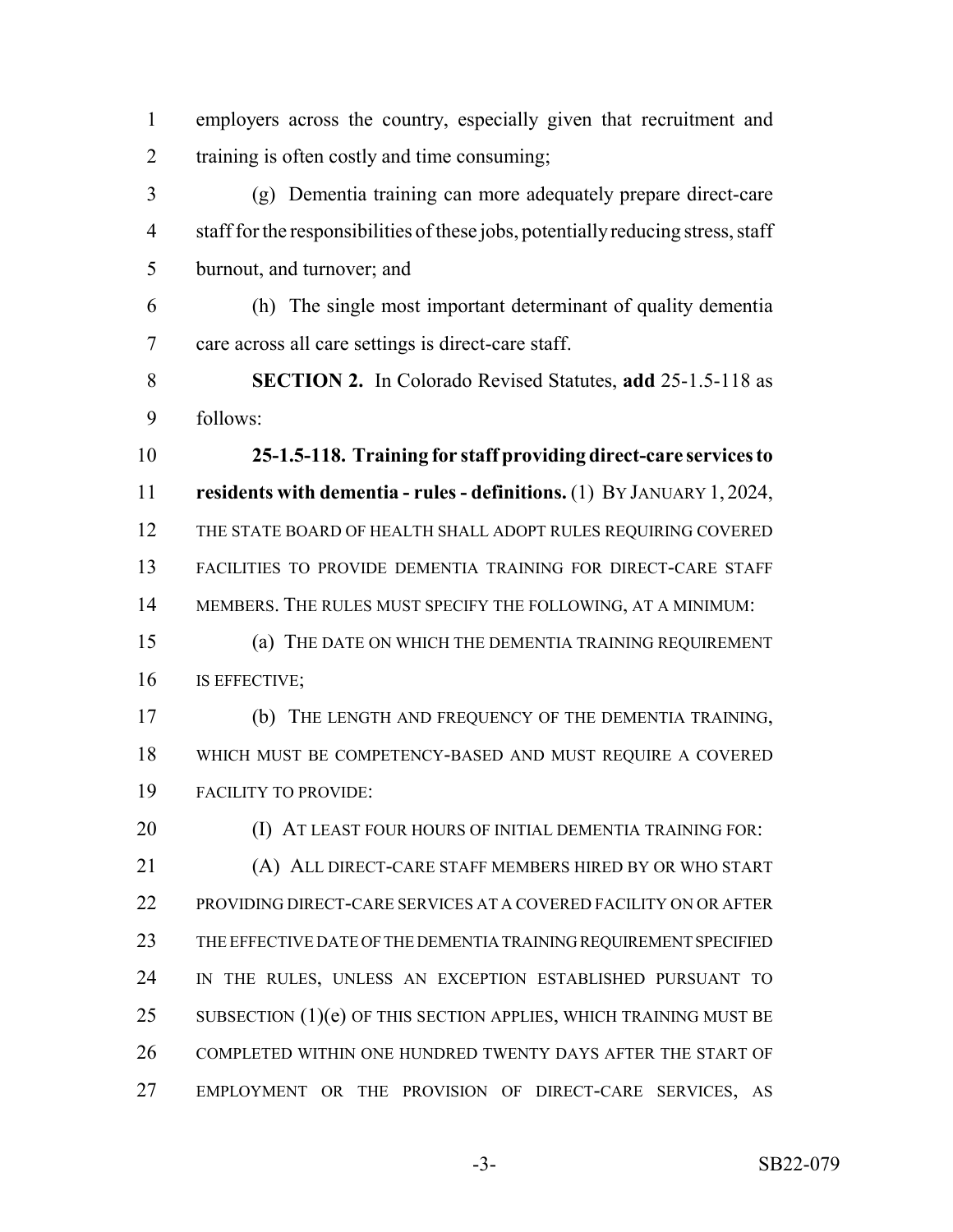APPLICABLE; AND

 (B) ALL DIRECT-CARE STAFF MEMBERS HIRED BY OR PROVIDING DIRECT-CARE SERVICES AT A COVERED FACILITY BEFORE THE EFFECTIVE DATE OF THE DEMENTIA TRAINING REQUIREMENT SPECIFIED IN THE RULES, UNLESS AN EXCEPTION ESTABLISHED PURSUANT TO SUBSECTION (1)(e) OF THIS SECTION APPLIES, WHICH TRAINING MUST BE COMPLETED WITHIN ONE HUNDRED TWENTY DAYS AFTER THE EFFECTIVE DATE OF THE DEMENTIA TRAINING REQUIREMENT SPECIFIED IN THE RULES; AND

 (II) AT LEAST TWO HOURS OF CONTINUING EDUCATION ON DEMENTIA TOPICS FOR ALL DIRECT-CARE STAFF MEMBERS EVERY TWO YEARS. THE CONTINUING EDUCATION MUST INCLUDE CURRENT INFORMATION ON BEST PRACTICES IN THE TREATMENT AND CARE OF PERSONS LIVING WITH DEMENTIA DISEASES AND RELATED DISABILITIES.

 (c) THE CONTENT OF THE INITIAL DEMENTIA TRAINING, WHICH MUST BE CULTURALLY COMPETENT AND INCLUDE THE FOLLOWING TOPICS:

(I) DEMENTIA DISEASES AND RELATED DISABILITIES;

(II) PERSON-CENTERED CARE;

18 (III) ASSESSMENT AND CARE PLANNING;

(IV) ACTIVITIES OF DAILY LIVING; AND

(V) DEMENTIA-RELATED BEHAVIORS AND COMMUNICATION;

21 (d) THE METHOD OF DEMONSTRATING COMPLETION OF THE REQUIRED DEMENTIA TRAINING AND CONTINUING EDUCATION AND OF EXEMPTING A DIRECT-CARE STAFF MEMBER FROM THE REQUIRED DEMENTIA TRAINING IF THE DIRECT-CARE STAFF MEMBER MOVES TO A DIFFERENT COVERED FACILITY THAN THE COVERED FACILITY THROUGH WHICH THE DIRECT-CARE STAFF MEMBER RECEIVED THE TRAINING. FOR 27 PURPOSES OF THIS SUBSECTION (1)(d), "COVERED FACILITY" INCLUDES AN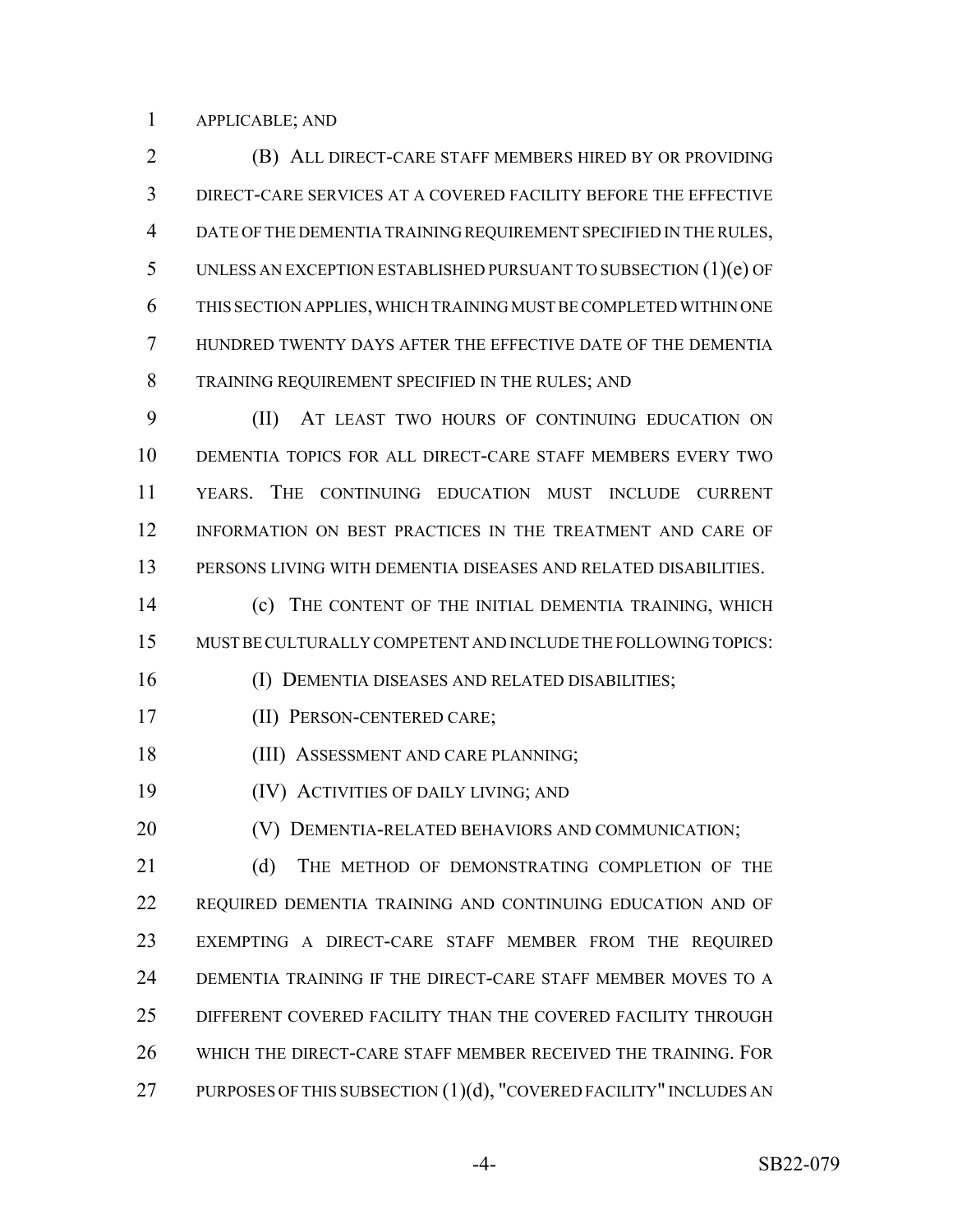ADULT DAY CARE FACILITY AS DEFINED IN SECTION 25.5-6-303 (1).

 (e) AN EXCEPTION TO THE INITIAL DEMENTIA TRAINING REQUIREMENTS FOR:

 (I) A DIRECT-CARE STAFF MEMBER HIRED BY OR WHO STARTS PROVIDING DIRECT-CARE SERVICES AT A COVERED FACILITY ON OR AFTER THE EFFECTIVE DATE OF THE DEMENTIA TRAINING REQUIREMENT SPECIFIED IN THE RULES WHO HAS:

**(A) COMPLETED AN APPROVED DEMENTIA TRAINING PROGRAM**  WITHIN THE TWENTY-FOUR MONTHS IMMEDIATELY PRECEDING THE EFFECTIVE DATE OF THE DEMENTIA TRAINING REQUIREMENT SPECIFIED IN 11 THE RULES; AND

 (B) PROVIDED PROOF OF SATISFACTORY COMPLETION OF THE TRAINING PROGRAM; AND

 (II) A DIRECT-CARE STAFF MEMBER HIRED BY OR PROVIDING DIRECT-CARE SERVICES AT A COVERED FACILITY BEFORE THE EFFECTIVE DATE OF THE DEMENTIA TRAINING REQUIREMENT SPECIFIED IN THE RULES WHO HAS:

 (A) RECEIVED EQUIVALENT TRAINING, AS DEFINED IN THE RULES, WITHIN THE TWENTY-FOUR MONTHS IMMEDIATELY PRECEDING THE 20 EFFECTIVE DATE OF THE DEMENTIA TRAINING REQUIREMENT SPECIFIED IN 21 THE RULES; AND

**(B)** PROVIDED PROOF OF SATISFACTORY COMPLETION OF THE TRAINING PROGRAM;

**(f) MINIMUM REQUIREMENTS FOR INDIVIDUALS CONDUCTING THE** DEMENTIA TRAINING;

26 (g) A PROCESS FOR THE DEPARTMENT TO VERIFY COMPLIANCE WITH THIS SECTION AND THE RULES ADOPTED BY THE STATE BOARD OF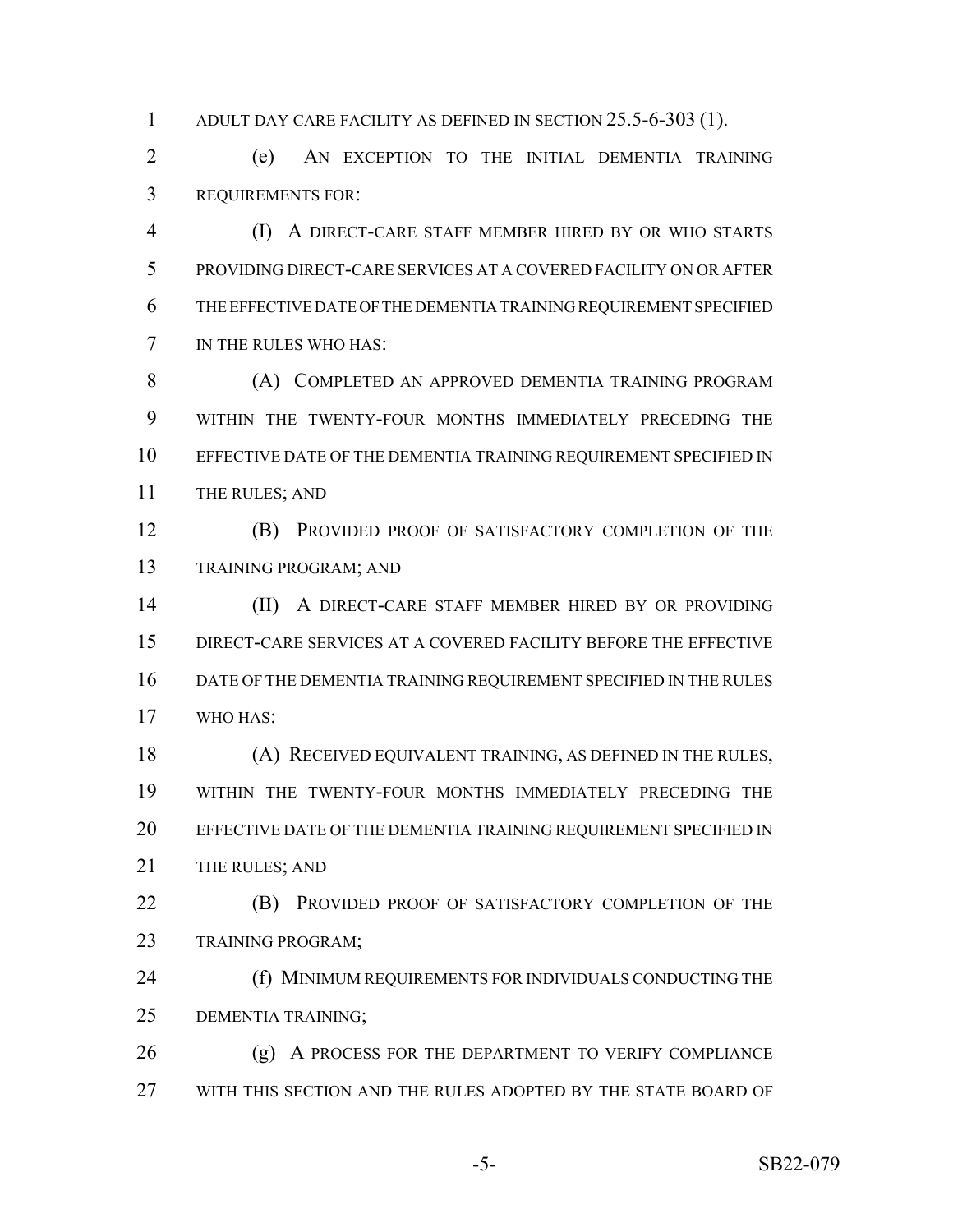HEALTH PURSUANT TO THIS SECTION;

 (h) A REQUIREMENT THAT COVERED FACILITIES PROVIDE THE DEMENTIA TRAINING AND CONTINUING EDUCATION PROGRAMS TO DIRECT-CARE STAFF MEMBERS AT NO COST TO THE STAFF MEMBERS; AND (i) ANY OTHER MATTERS THE STATE BOARD OF HEALTH DEEMS NECESSARY TO IMPLEMENT THIS SECTION. (2) THE DEPARTMENT SHALL ENCOURAGE COVERED FACILITIES AND DEMENTIA TRAINING PROVIDERS TO EXPLORE AND APPLY FOR AVAILABLE GIFTS, GRANTS, AND DONATIONS FROM STATE AND FEDERAL

 PUBLIC AND PRIVATE SOURCES TO SUPPORT THE DEVELOPMENT AND 11 IMPLEMENTATION OF DEMENTIA TRAINING PROGRAMS.

12 (3) AS USED IN THIS SECTION:

 (a) "COVERED FACILITY" MEANS A NURSING CARE FACILITY OR AN ASSISTED LIVING RESIDENCE LICENSED BY THE DEPARTMENT PURSUANT TO SECTION 25-1.5-103 (1)(a).

 (b) "DEMENTIA DISEASES AND RELATED DISABILITIES" HAS THE 17 SAME MEANING AS SET FORTH IN SECTION 25-1-502 (2.5).

 (c) "DIRECT-CARE STAFF MEMBER" MEANS A STAFF MEMBER CARING FOR THE PHYSICAL, EMOTIONAL, OR MENTAL HEALTH NEEDS OF RESIDENTS IN A COVERED FACILITY AND WHOSE WORK INVOLVES REGULAR CONTACT WITH RESIDENTS WHO ARE LIVING WITH DEMENTIA DISEASES AND RELATED DISABILITIES.

23 (d) "STAFF MEMBER" MEANS AN INDIVIDUAL, OTHER THAN A VOLUNTEER, WHO IS EMPLOYED BY A COVERED FACILITY.

 **SECTION 3.** In Colorado Revised Statutes, **add** 25.5-6-314 as follows:

**25.5-6-314. Training for staff providing direct-care services to**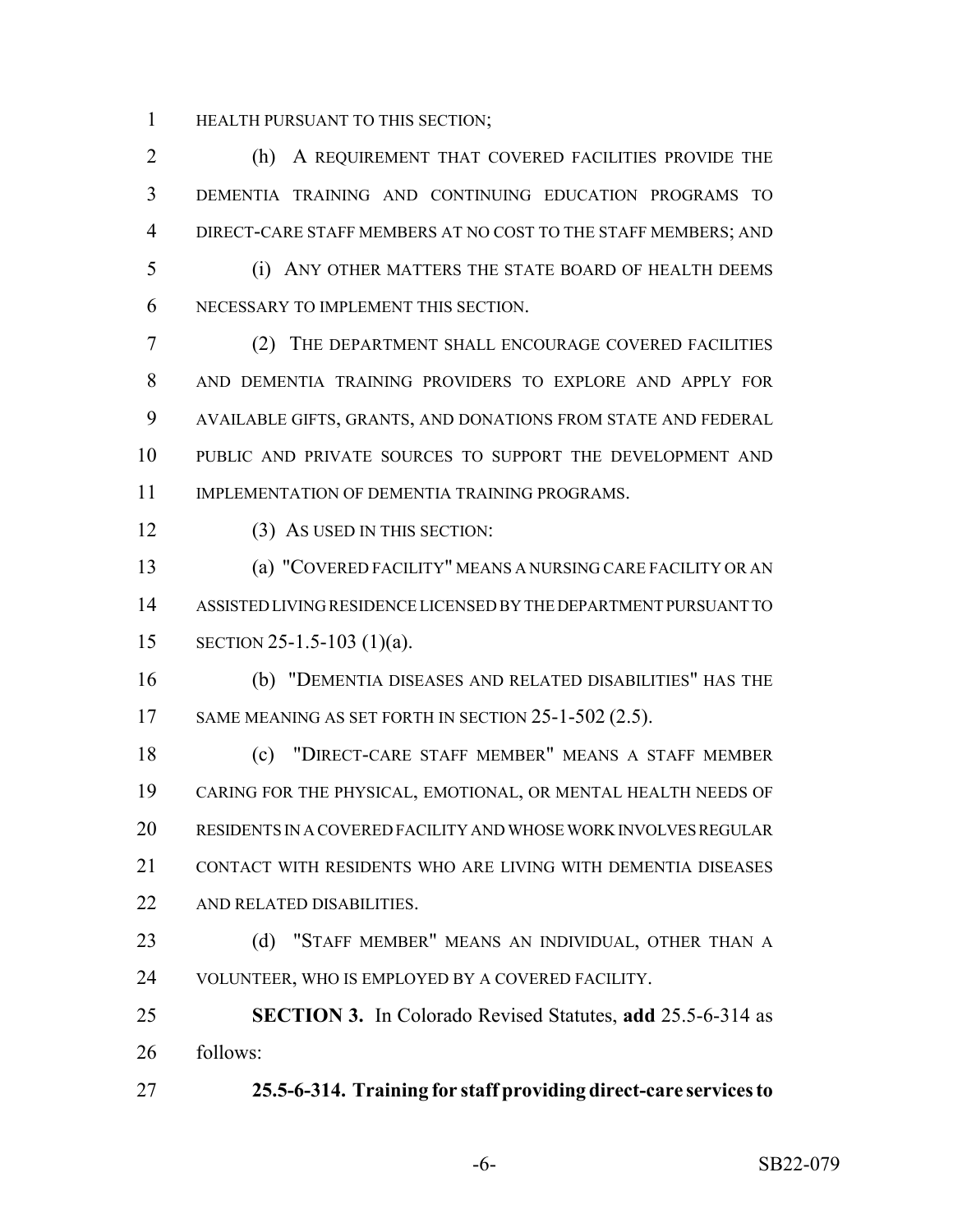**clients with dementia - rules - definitions.** (1) AS USED IN THIS SECTION:

 (a) "COVERED FACILITY" MEANS A NURSING CARE FACILITY OR AN ASSISTED LIVING RESIDENCE LICENSED BY THE DEPARTMENT OF PUBLIC HEALTH AND ENVIRONMENT PURSUANT TO SECTION 25-1.5-103 (1)(a).

 (b) "DEMENTIA DISEASES AND RELATED DISABILITIES" HAS THE 7 SAME MEANING AS SET FORTH IN SECTION 25-1-502 (2.5).

 (c) "DIRECT-CARE STAFF MEMBER" MEANS A STAFF MEMBER CARING FOR THE PHYSICAL, EMOTIONAL, OR MENTAL HEALTH NEEDS OF CLIENTS OF AN ADULT DAY CARE FACILITY AND WHOSE WORK INVOLVES REGULAR CONTACT WITH CLIENTS WHO ARE LIVING WITH DEMENTIA DISEASES AND RELATED DISABILITIES.

 (d) "STAFF MEMBER" MEANS AN INDIVIDUAL, OTHER THAN A VOLUNTEER, WHO IS EMPLOYED BY AN ADULT DAY CARE FACILITY.

 (2) BY JANUARY 1, 2024, THE STATE BOARD SHALL ADOPT RULES REQUIRING ADULT DAY CARE FACILITIES TO PROVIDE DEMENTIA TRAINING FOR DIRECT-CARE STAFF MEMBERS. THE RULES MUST SPECIFY THE FOLLOWING, AT A MINIMUM:

 (a) THE DATE ON WHICH THE DEMENTIA TRAINING REQUIREMENT IS EFFECTIVE;

 (b) THE LENGTH AND FREQUENCY OF THE DEMENTIA TRAINING, WHICH MUST BE COMPETENCY-BASED AND MUST REQUIRE AN ADULT DAY CARE FACILITY TO PROVIDE:

**(I) AT LEAST FOUR HOURS OF INITIAL DEMENTIA TRAINING FOR:** 

 (A) ALL DIRECT-CARE STAFF MEMBERS HIRED BY OR WHO START PROVIDING DIRECT-CARE SERVICES AT AN ADULT DAY CARE FACILITY ON OR AFTER THE EFFECTIVE DATE OF THE DEMENTIA TRAINING REQUIREMENT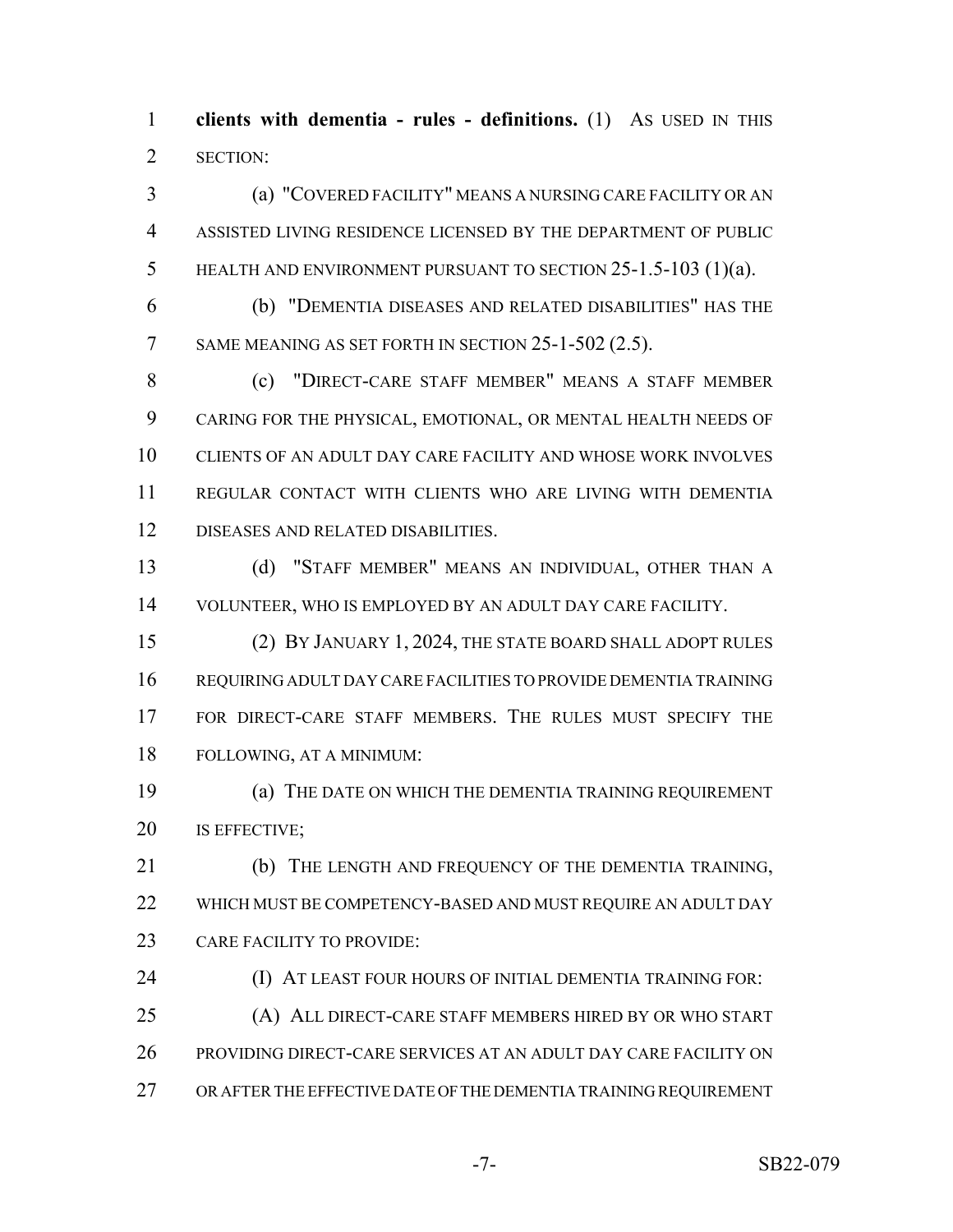SPECIFIED IN THE RULES, UNLESS AN EXCEPTION ESTABLISHED PURSUANT 2 TO SUBSECTION (2)(e) OF THIS SECTION APPLIES, WHICH TRAINING MUST BE COMPLETED WITHIN ONE HUNDRED TWENTY DAYS AFTER THE START OF EMPLOYMENT OR THE PROVISION OF DIRECT-CARE SERVICES, AS APPLICABLE; AND

 (B) ALL DIRECT-CARE STAFF MEMBERS HIRED BY OR PROVIDING DIRECT-CARE SERVICES AT AN ADULT DAY CARE FACILITY BEFORE THE EFFECTIVE DATE OF THE DEMENTIA TRAINING REQUIREMENT SPECIFIED IN THE RULES, UNLESS AN EXCEPTION ESTABLISHED PURSUANT TO SUBSECTION  $(2)(e)$  OF THIS SECTION APPLIES, WHICH TRAINING MUST BE COMPLETED WITHIN ONE HUNDRED TWENTY DAYS AFTER THE EFFECTIVE 12 DATE OF THE DEMENTIA TRAINING REQUIREMENT SPECIFIED IN THE RULES; AND

 (II) AT LEAST TWO HOURS OF CONTINUING EDUCATION ON DEMENTIA TOPICS FOR ALL DIRECT-CARE STAFF MEMBERS EVERY TWO YEARS. THE CONTINUING EDUCATION MUST INCLUDE CURRENT INFORMATION ON BEST PRACTICES IN THE TREATMENT AND CARE OF PERSONS LIVING WITH DEMENTIA DISEASES AND RELATED DISABILITIES.

 (c) THE CONTENT OF THE INITIAL DEMENTIA TRAINING, WHICH MUST BE CULTURALLY COMPETENT AND INCLUDE THE FOLLOWING TOPICS:

(I) DEMENTIA DISEASES AND RELATED DISABILITIES;

- (II) PERSON-CENTERED CARE;
- 23 (III) ASSESSMENT AND CARE PLANNING;
- **(IV) ACTIVITIES OF DAILY LIVING; AND**

(V) DEMENTIA-RELATED BEHAVIORS AND COMMUNICATION;

26 (d) THE METHOD OF DEMONSTRATING COMPLETION OF THE REQUIRED DEMENTIA TRAINING AND CONTINUING EDUCATION AND OF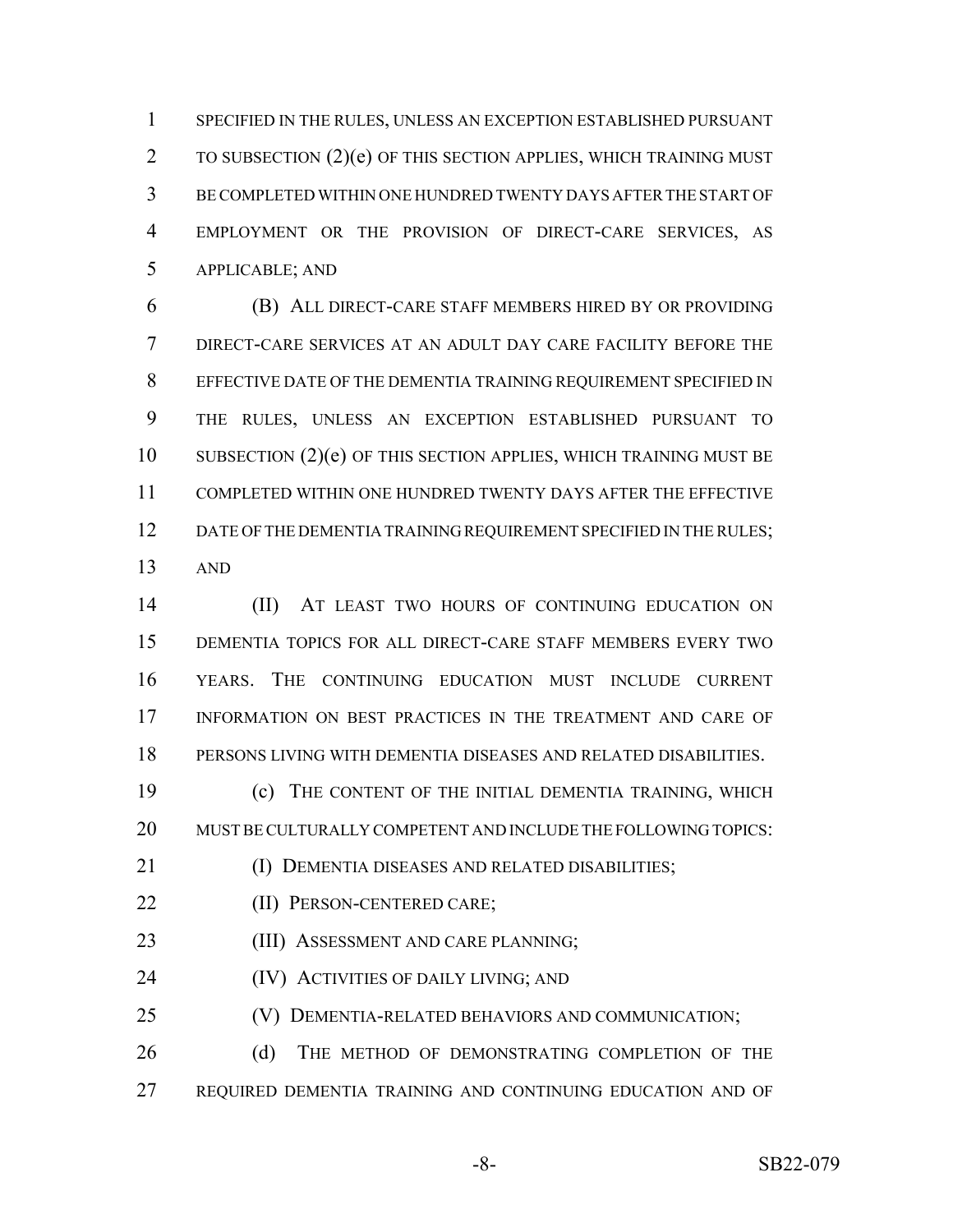EXEMPTING A DIRECT-CARE STAFF MEMBER FROM THE REQUIRED DEMENTIA TRAINING IF THE DIRECT-CARE STAFF MEMBER MOVES TO A DIFFERENT ADULT DAY CARE FACILITY THAN THE ADULT DAY CARE FACILITY THROUGH WHICH THE DIRECT-CARE STAFF MEMBER RECEIVED THE TRAINING OR MOVES TO A COVERED FACILITY AFTER RECEIVING THE TRAINING THROUGH AN ADULT DAY CARE FACILITY;

 (e) AN EXCEPTION TO THE INITIAL DEMENTIA TRAINING REQUIREMENTS FOR:

 (I) A DIRECT-CARE STAFF MEMBER HIRED BY OR WHO STARTS PROVIDING DIRECT-CARE SERVICES AT AN ADULT DAY CARE FACILITY ON OR AFTER THE EFFECTIVE DATE OF THE DEMENTIA TRAINING REQUIREMENT SPECIFIED IN THE RULES WHO HAS:

 (A) COMPLETED AN APPROVED DEMENTIA TRAINING PROGRAM WITHIN THE TWENTY-FOUR MONTHS IMMEDIATELY PRECEDING THE EFFECTIVE DATE OF THE DEMENTIA TRAINING REQUIREMENT SPECIFIED IN 16 THE RULES; AND

 (B) PROVIDED PROOF OF SATISFACTORY COMPLETION OF THE TRAINING PROGRAM; AND

 (II) A DIRECT-CARE STAFF MEMBER HIRED BY OR PROVIDING DIRECT-CARE SERVICES AT AN ADULT DAY CARE FACILITY BEFORE THE 21 EFFECTIVE DATE OF THE DEMENTIA TRAINING REQUIREMENT SPECIFIED IN 22 THE RULES WHO HAS:

 (A) RECEIVED EQUIVALENT TRAINING, AS DEFINED IN THE RULES, WITHIN THE TWENTY-FOUR MONTHS IMMEDIATELY PRECEDING THE 25 EFFECTIVE DATE OF THE DEMENTIA TRAINING REQUIREMENT SPECIFIED IN 26 THE RULES; AND

(B) PROVIDED PROOF OF SATISFACTORY COMPLETION OF THE